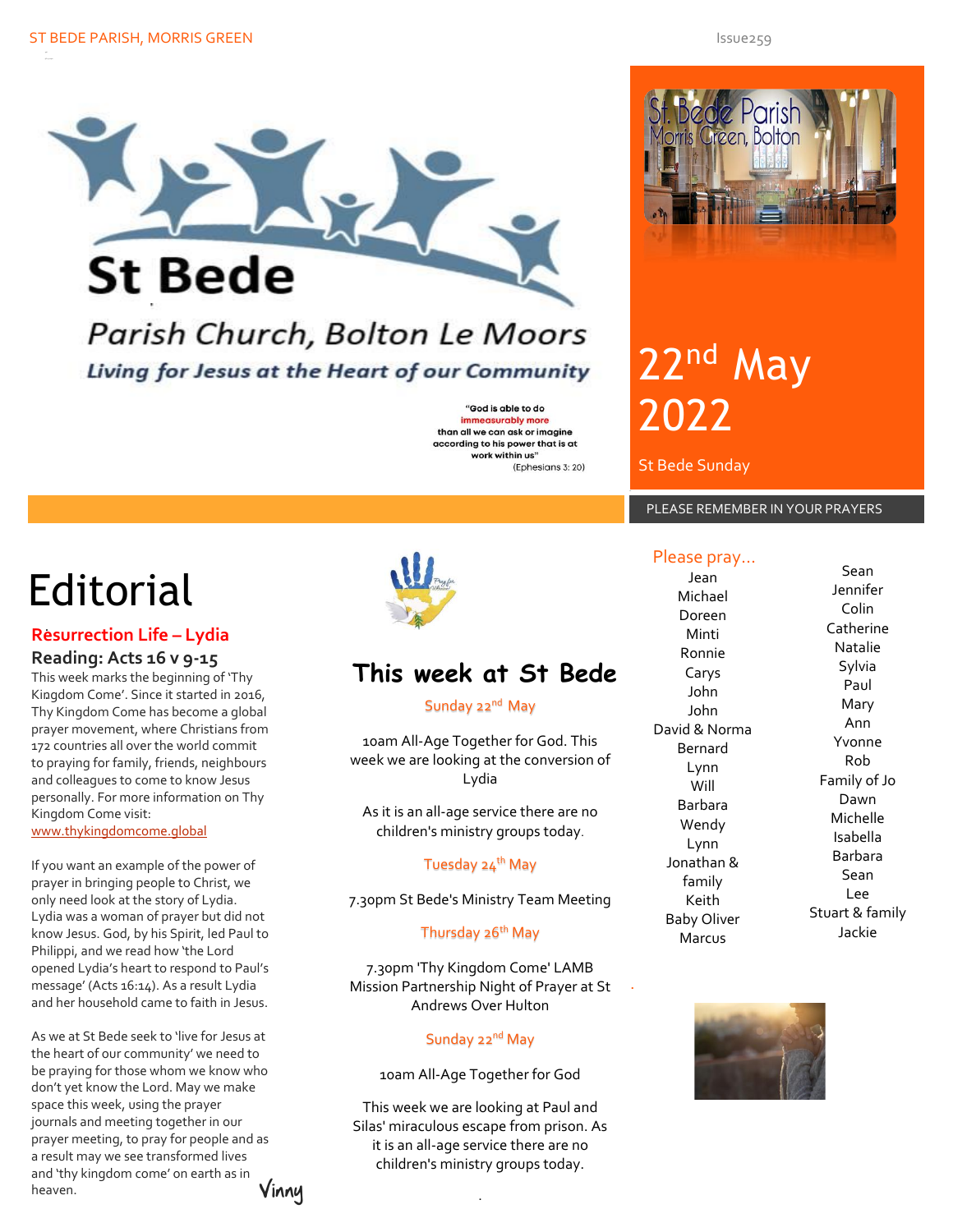

#### **THE CHURCH OF ENGLAND Diocese of Manchester**



## St Bede Charity Partners 2022;



### **COLLECT**

Risen Christ, by the lakeside you renewed your call to your disciples: help your Church to obey your command and draw the nations to the fire of your love, to the glory of God the Father.



#### **THY KINGDOM COME LAMB MISSION PARTNERSHIP NIGHT OF PRAYER**

#### Thursday 26<sup>th</sup> May, 7.30pm-8.30pm **at St Andrews**

We as the 4 churches of the LAMB Mission Partnership are joining together on Ascension Day to mark the beginning of Thy Kingdom Come, as we join in with Christians throughout the world to pray for our nation and our world.

Join us for our evening of prayer as we pray particularly for our mission events coming up.

Also as part of Thy Kingdom Come; we will be giving out free Thy Kingdom Come Prayer Diaries and Children's Prayer Diaries on Sunday 22<sup>nd</sup> May to lead you through this year's event.



### **FILL FILM BOXES**

If you have any film boxes to hand in from LENT, please hand them to Elaine Almond. Thank you

#### **FUNDRAISING MEETING**

The next meeting of the social and fundraising committee is on Wednesday 22<sup>nd</sup> June. All welcome!

#### News… **SAVE THE DATE - CHURCH CLEAN-UP DAY**

#### Saturday 18<sup>th</sup> June 9.30am

Please put this date in your diaries as we need lots of volunteers to clean and tidy the church



#### **QUEENS PLATINUM JUBILEE CELEBRATIONS - Update**

There is only 2 weeks to go now before our Queen's Platinum Jubilee Celebration on Sunday 5<sup>th</sup> June! Make sure you come and join us and invite your family and friends to our Jubilee Service at 11.30am on 5<sup>th</sup> June, and to our Jubilee Celebrations from 1pm where we are inviting our whole community to come and join us for a party!

If you would like to take some invitations to invite your family and friends or to even deliver down your street please help yourself to the flyers at the back of church.

Also we still have lots of jobs which we need volunteers for. Can you help set up or tidy up, run some games, bake cakes or help with the cafe?

Please sign up on the sheet at the back of church.

| <b>The Queen's Platinum</b>                                                                    |
|------------------------------------------------------------------------------------------------|
| <b>Jubilee Celebration</b>                                                                     |
| <b>Sunday 5th June St Bede's Church</b>                                                        |
| 11.30am - All-Age Celebration Service                                                          |
| in church to mark the Queen's Jubilee                                                          |
| 1pm-3pm - Queen's Jubilee                                                                      |
| Celebration Party on the church lawn                                                           |
| Bring your sandwiches and picnic blankets and<br>join us on the lawns of St Bede's Church      |
| Our free celebrations include Cream Tea Café.<br>Jubilee Craft Activities for children, Games. |
| Jubilee Quiz, Treasure Hunt and a Bouncy Castle!                                               |
| Also don't forget to bring a homemade cake                                                     |
| and enter our children's or adult's                                                            |
| <b>Great Morris Green Jubilee Bake-Off Competition!</b>                                        |
| For more information visit our website:<br>www.st-bede.org.uk.or e-mail: info@st-bede.org.uk   |
|                                                                                                |

Our Church depends very heavily on fundraising as well as regular giving to keep our Church afloat.

We ask that you do continue to give by setting up a Standing Order from your bank. Please contact our Treasurer, David Almond for further details – [David.almond3@ntlworld.com](mailto:David.almond3@ntlworld.com) or visit our website – [www.st-bede.org.uk](http://www.st-bede.org.uk/)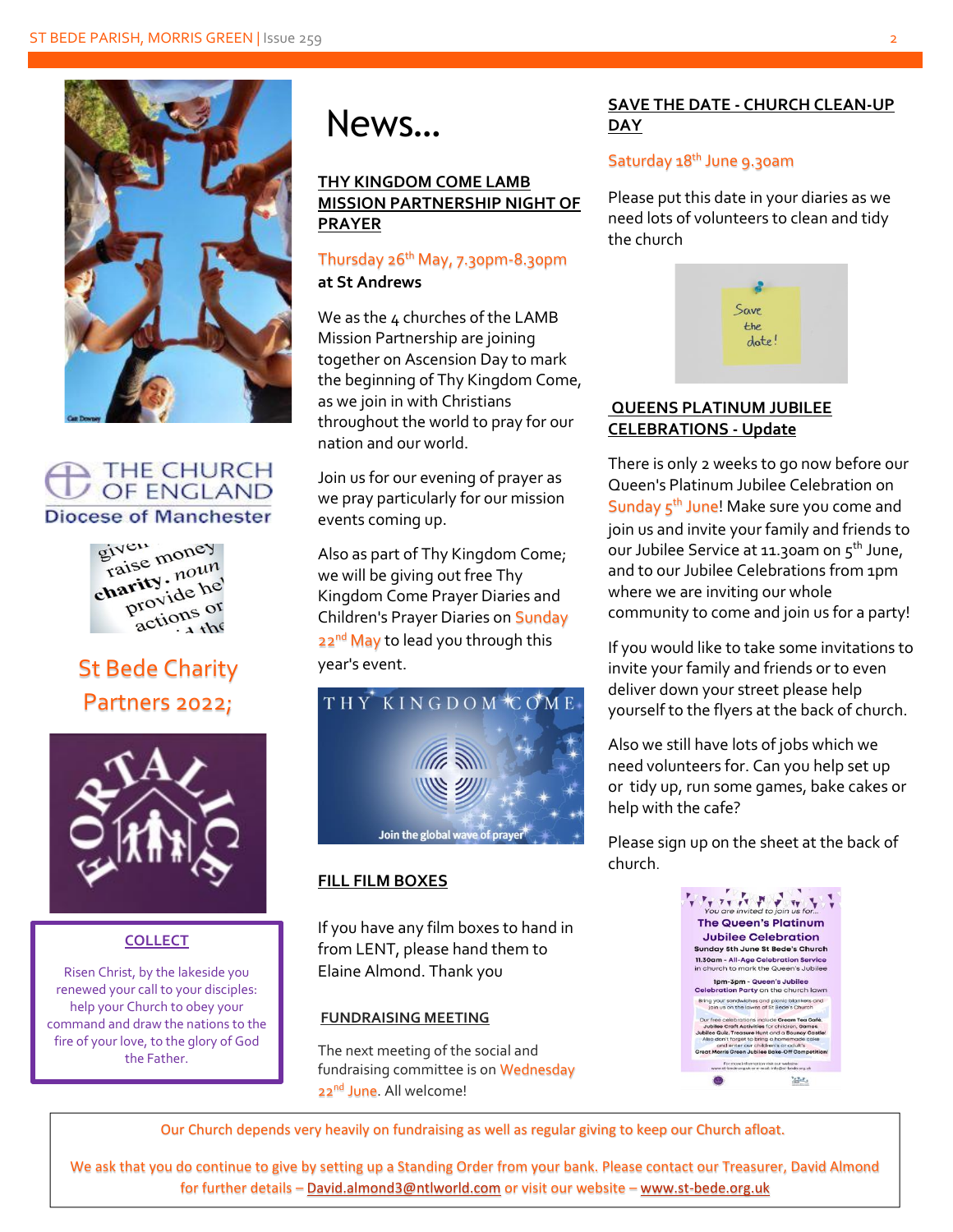# Church Rocks & Shiny Pebbles

# St Bede Colouring Sheet

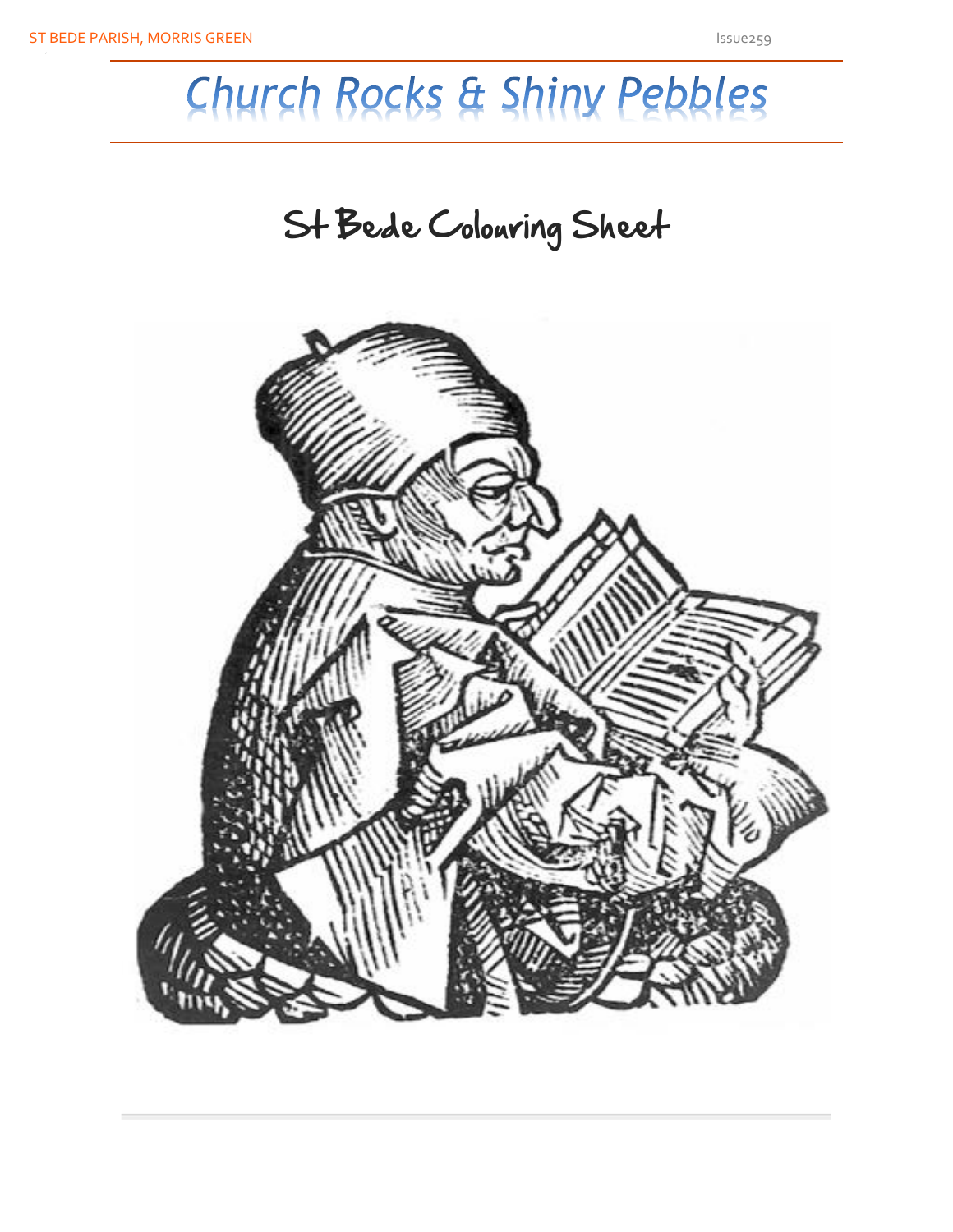# Other News…

## Feast Day of St Bede - May 26th

*St Bede - also known as the Venerable Bede - is widely regarded as the greatest of all the Anglo-Saxon scholars. He wrote around 40 books mainly dealing with theology and history.*

Bede was probably born in Monkton, Durham. Nothing is known of his family background. At the age of seven he was entrusted to the care of Benedict Biscop, who is 674 AD had founded the monastery of St Peter at Wearmouth. In 682 AD, Bede moved the monastery at Jarrow, where he spent the rest of his life. By the age of 19 he had become a deacon and was promoted to priest at 30.

His scholarship covered a huge range of subjects, including commentaries on the bible, observations of nature, music and poetry. His most famous work, which is a key source for the understanding of early British history and the arrival of Christianity, is 'Historia Ecclesiastica Gentis Anglorum' or 'The Ecclesiastical History of the English People' which was completed in 731 AD. It is the first work of history in which the AD system of dating is used.

Bede died in his cell at the monastery in May 735 AD.

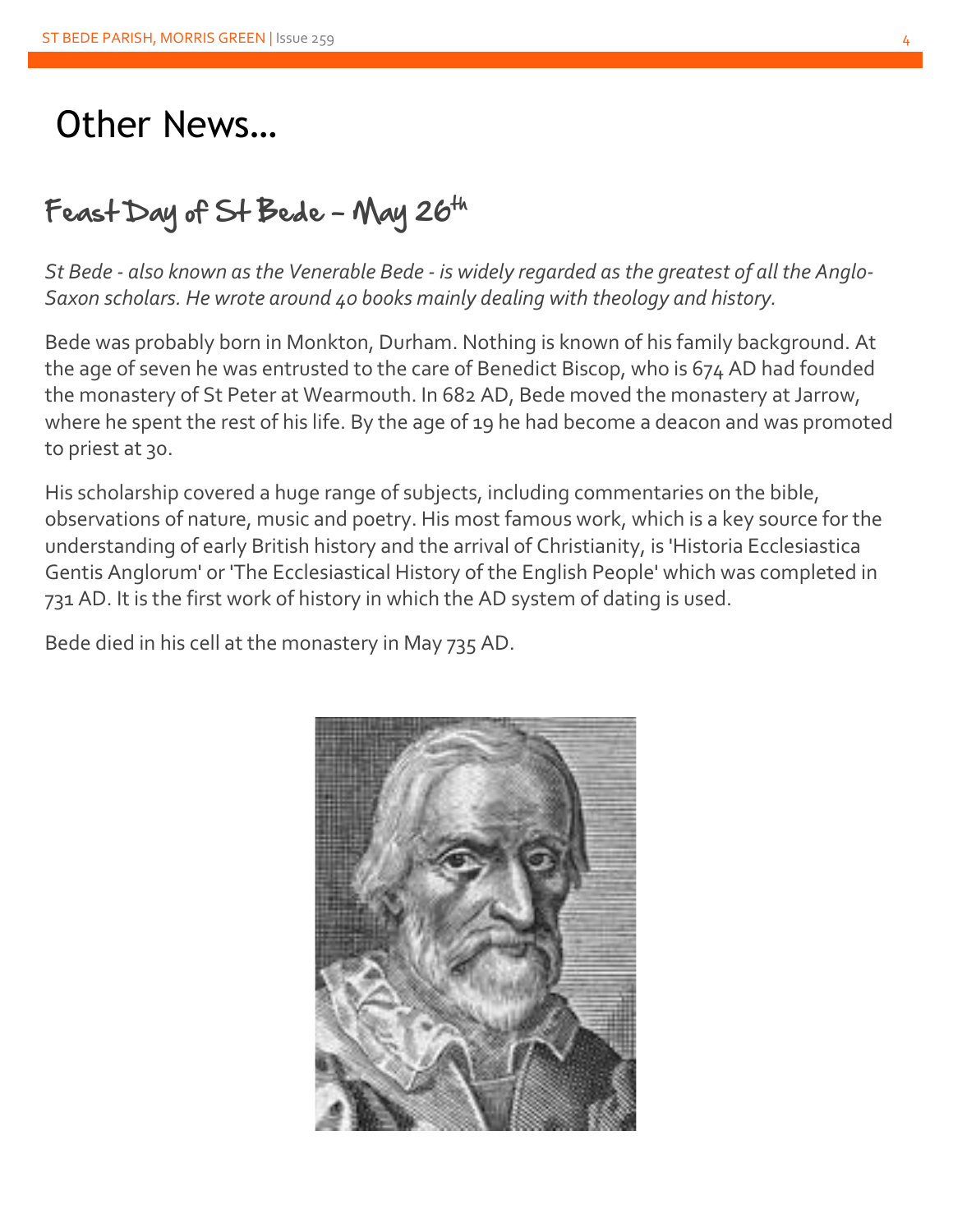# **Summer Fayre 2022**

This year's Summer Fayre will be held on Saturday 9<sup>th</sup> July 2022. We are looking for volunteers for the following stalls/events;

'Anything' Tombola <u>**©Sweet Stall</u>**</u> Café **◆Plants** Raffle

Ice Cream Van **Face Painting** Dog Show **©** Games Guess the name of the Teddy!

We would welcome donations for these stalls too please!

Please see Gill Blackburn for more information and to volunteer for a stall – WE NEED HELP!

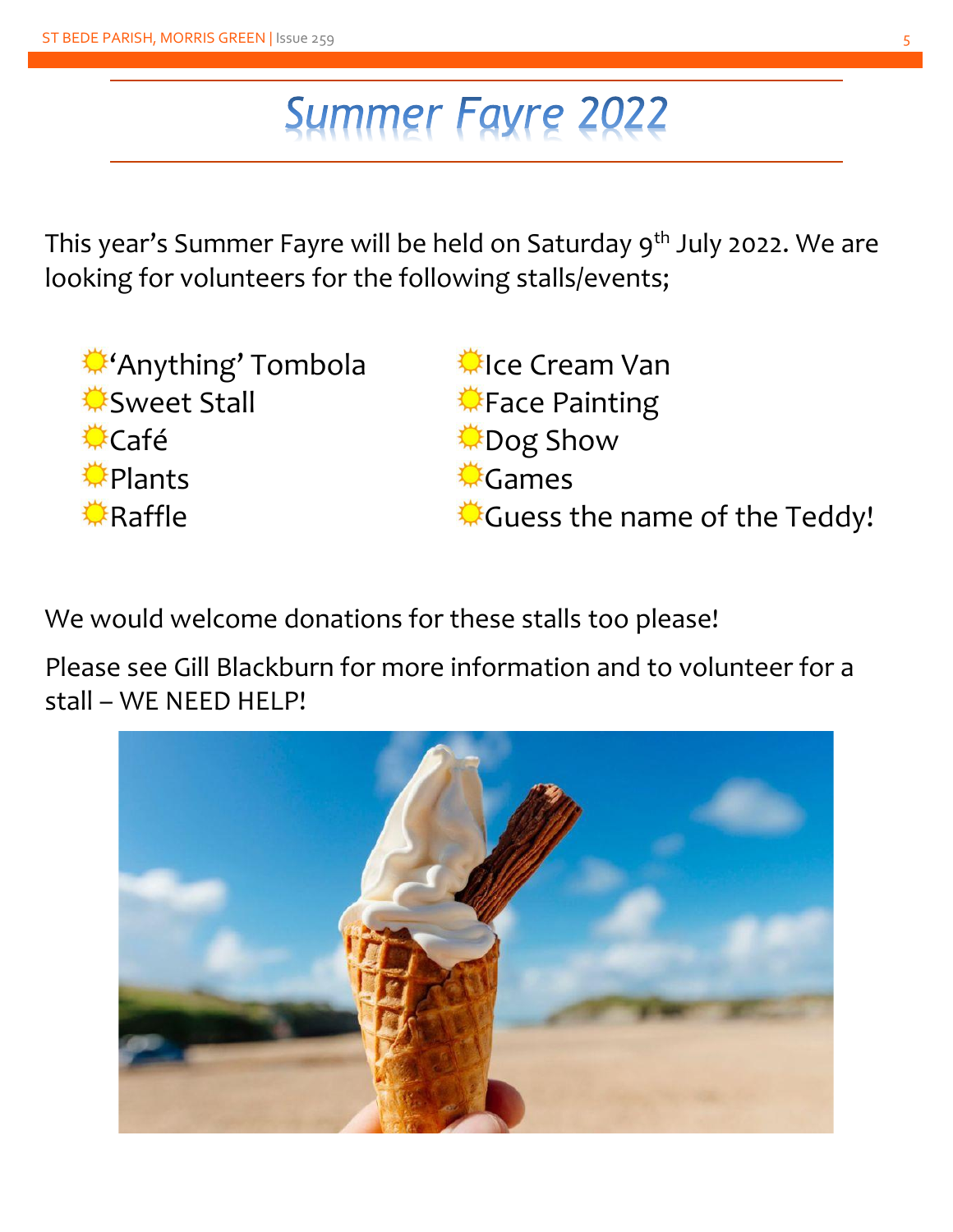Our Academy Nursery numbers are a little lower than in previous years at this point. They have full and part time sessions available for allocation.

Please contact school for more information – [information@stbedeacademy.org](mailto:information@stbedeacademy.org)